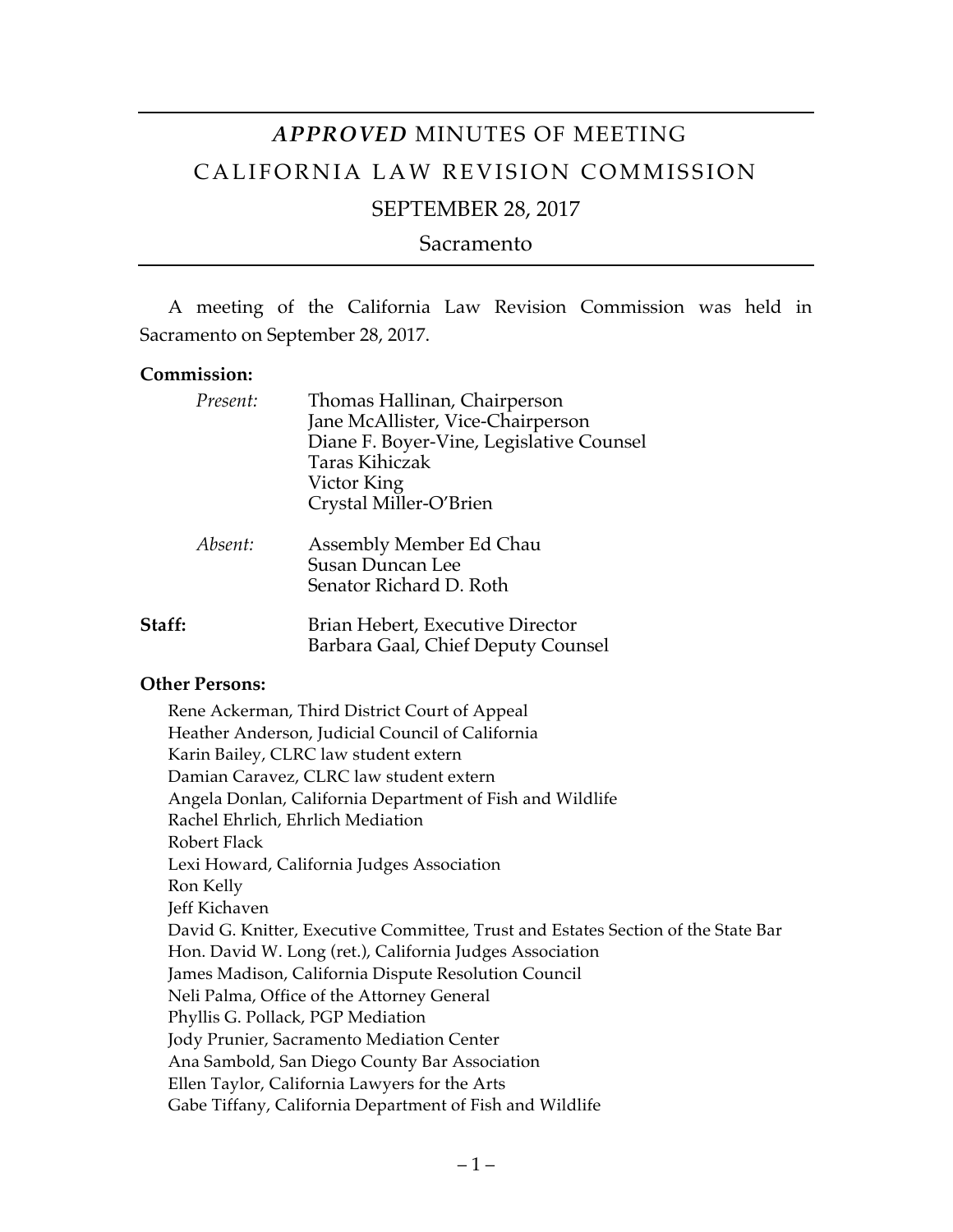Brian R. Van Camp, California Judges Association Michael G. Virga, Judicate West Cordell Wesselink, Consortium for Children

### CONTENTS

| Study K-402 - Relationship Between Mediation Confidentiality and Attorney Malpractice and |  |
|-------------------------------------------------------------------------------------------|--|
| Study L-4100 — Nonprobate Transfers: Creditor Claims and Family Protections 5             |  |
|                                                                                           |  |
|                                                                                           |  |

#### 1 **APPROVAL OF ACTIONS TAKEN**

 Unless otherwise indicated, the Commission decisions noted in these Minutes were approved by all members present at the meeting. If a member who was present at the meeting voted against a particular decision, abstained from voting, or was not present when the decision was made, that fact will be noted below.

#### 6 MINUTES OF AUGUST 4, 2017, COMMISSION MEETING

 Memorandum 2017-39 presented a draft of the Minutes of the August 4, 2017, meeting. The First Supplement to Memorandum 2017-39 recommended a technical correction to the draft Minutes. The Commission approved the Minutes, with the recommended correction.

11 *(Commissioner King abstained. Commissioner McAllister was not present when this*  12 *decision was made.)*

#### 13 ADMINISTRATIVE MATTERS

- 14 **Report of Executive Director**
- 15 The Executive Director reported on the following matters:
- 16 Commissioner Miller-O'Brien was reappointed to serve another 17 term.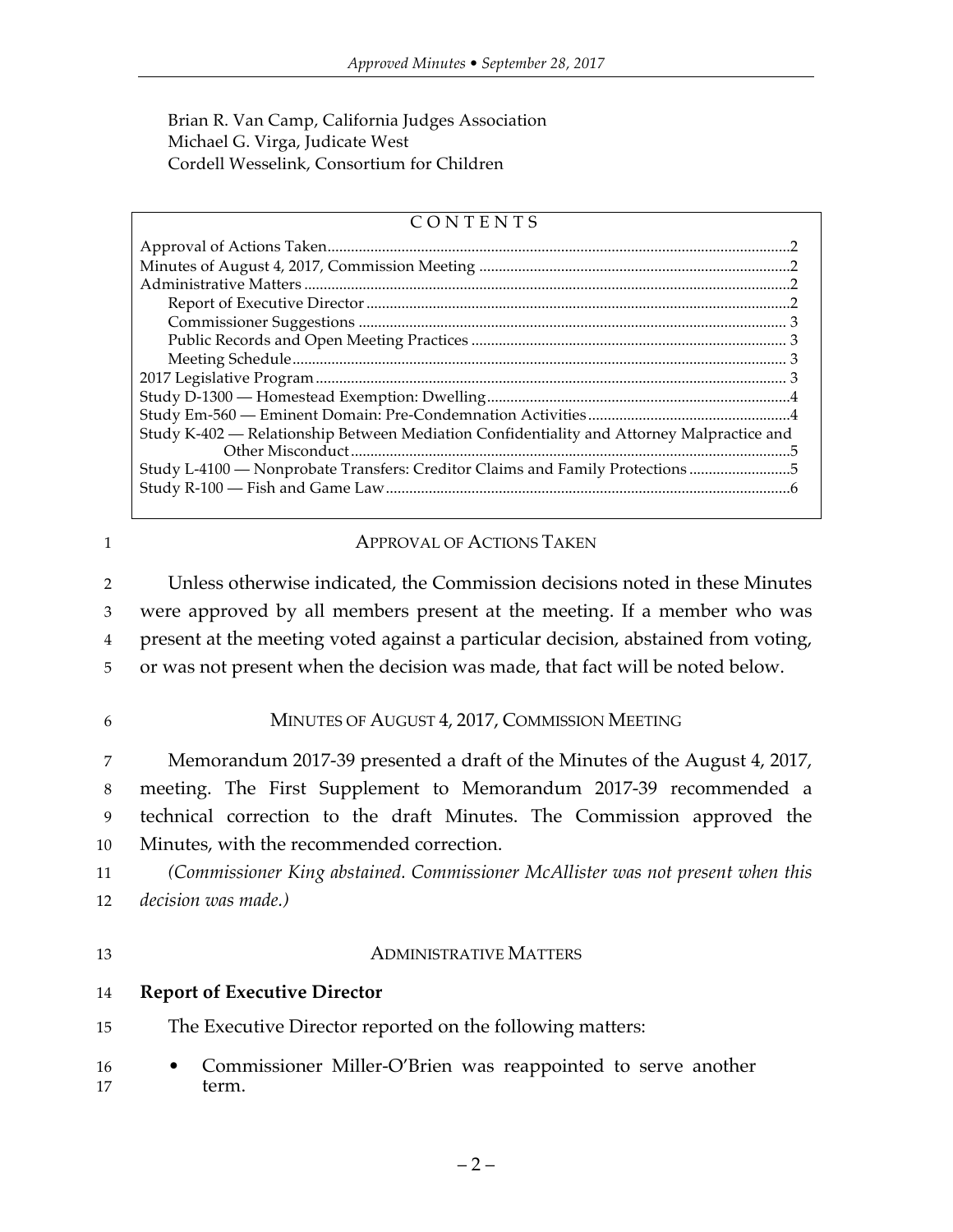1 • Commissioner Kihiczak's term will end on October 1, 2017.

 • The Commission's secretary, Victoria Matias, will be retiring at the end of the year.

 • Medical absences will significantly limit the Commission's staff resources prior to the December 1, 2017, meeting.

 The Executive Director recognized and thanked the Commission's current externs, Karin Bailey and Damian Caravez, both students at the U.C. Davis School of Law.

# **Commissioner Suggestions**

Commissioners did not make any new suggestions.

# **Public Records and Open Meeting Practices**

 The Commission considered Memorandum 2017-40, discussing the Commission's public record and open meeting practices.

 The Commission approved the language set out on page 2 of the memorandum, for inclusion in the Commission's *Handbook of Practices and Procedures*.

 The Commission decided to continue its existing practices when preparing meeting agendas.

# **Meeting Schedule**

 The Commission considered Memorandum 2017-41, discussing the location of the Commission's December 1, 2017, meeting. The Commission decided to move the location of that meeting to Sacramento.

*(Commissioner Kihiczak abstained.)*

# 2017 LEGISLATIVE PROGRAM

 The Commission considered Memorandum 2017-42, discussing the Commission's 2017 Legislative Program.

The memorandum described an amendment that had been made to Assembly

 Bill 1034 (Chau) on August 24, 2017. The Commission approved the amendment as compatible with its recommendation.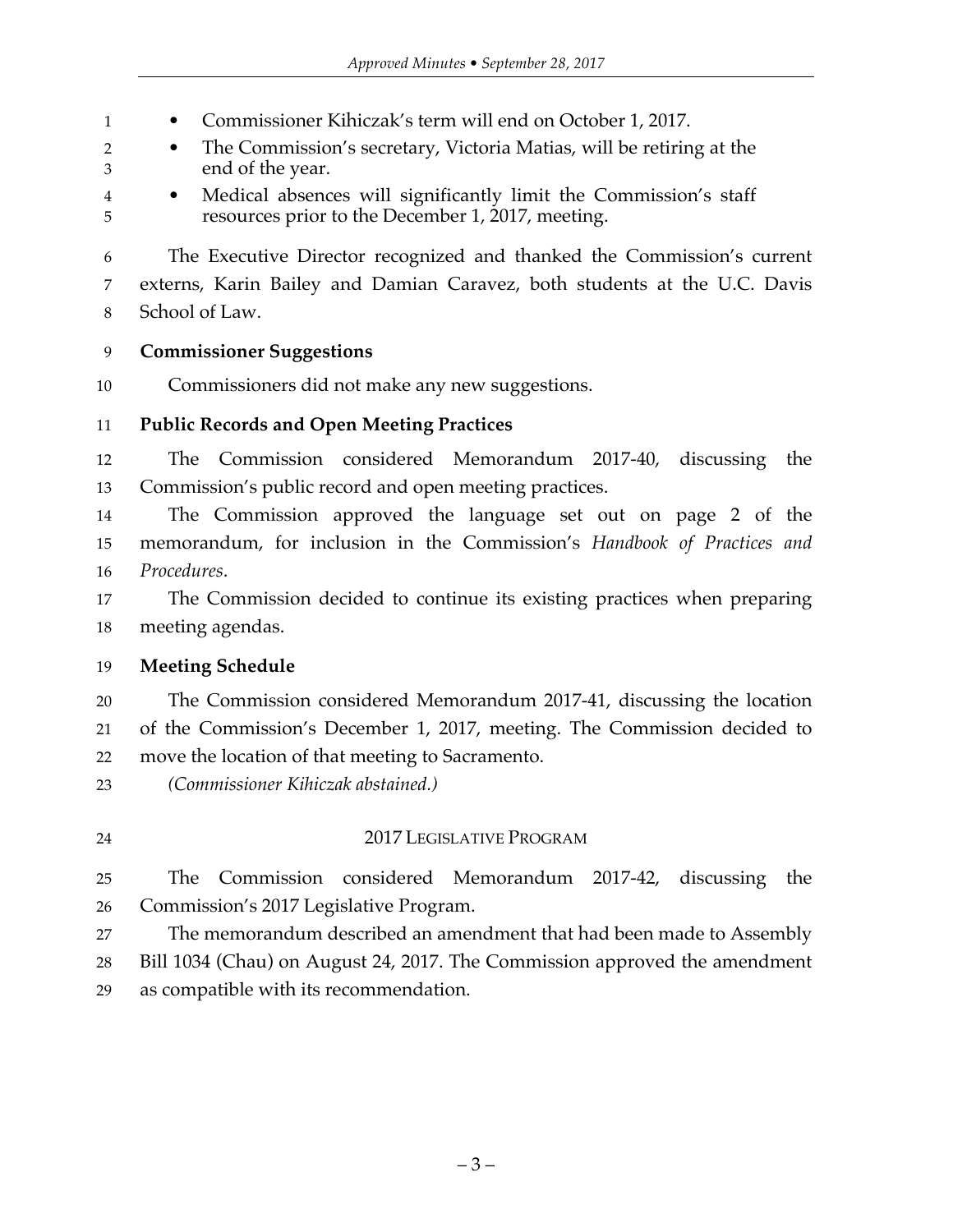#### STUDY D-1300 — HOMESTEAD EXEMPTION: DWELLING

 The Commission considered Memorandum 2017-44, presenting a draft recommendation relating to the procedure used to approve the sale of a dwelling to satisfy a judgment creditor. The Commission approved the draft as a final recommendation, for publication and distribution to the Governor and Legislature.

### STUDY EM-560 — EMINENT DOMAIN: PRE-CONDEMNATION ACTIVITIES

 The Commission considered Memorandum 2017-43 and its First Supplement, discussing public comment on its recommendation relating to the statutory procedure for compensation of a property owner in connection with pre-condemnation activity.

 The Commission approved the staff recommendation on page 6 of Memorandum 2017-43, replacing the Commission's proposed addition to Code of Civil Procedure Section 1245.060(c) with the following language:

 In a proceeding under this subdivision, the owner has the option of obtaining a jury trial on the amount of compensation for actual damage to or substantial interference with the possession or use of the property.

 The Commission did not approve the draft recommendation attached to Memorandum 2017-43. Instead, the staff will expand the scope of the study to address the following matters:

- Whether Section 1245.060 should be revised to make clear that a property owner is not entitled to compensation under that provision for losses that have not yet occurred.
- Whether Section 1245.060 should be revised to expressly provide that compensation may not be provided under that provision until all pre-condemnation activities have terminated.
- Whether Section 1245.060 should be revised to expressly provide that a claim for losses caused by pre-condemnation activity may be sought in a subsequent condemnation action.

 To the extent practicable, this work will be done with the assistance of law student externs. Research on these matters should include an examination of their treatment in other jurisdictions.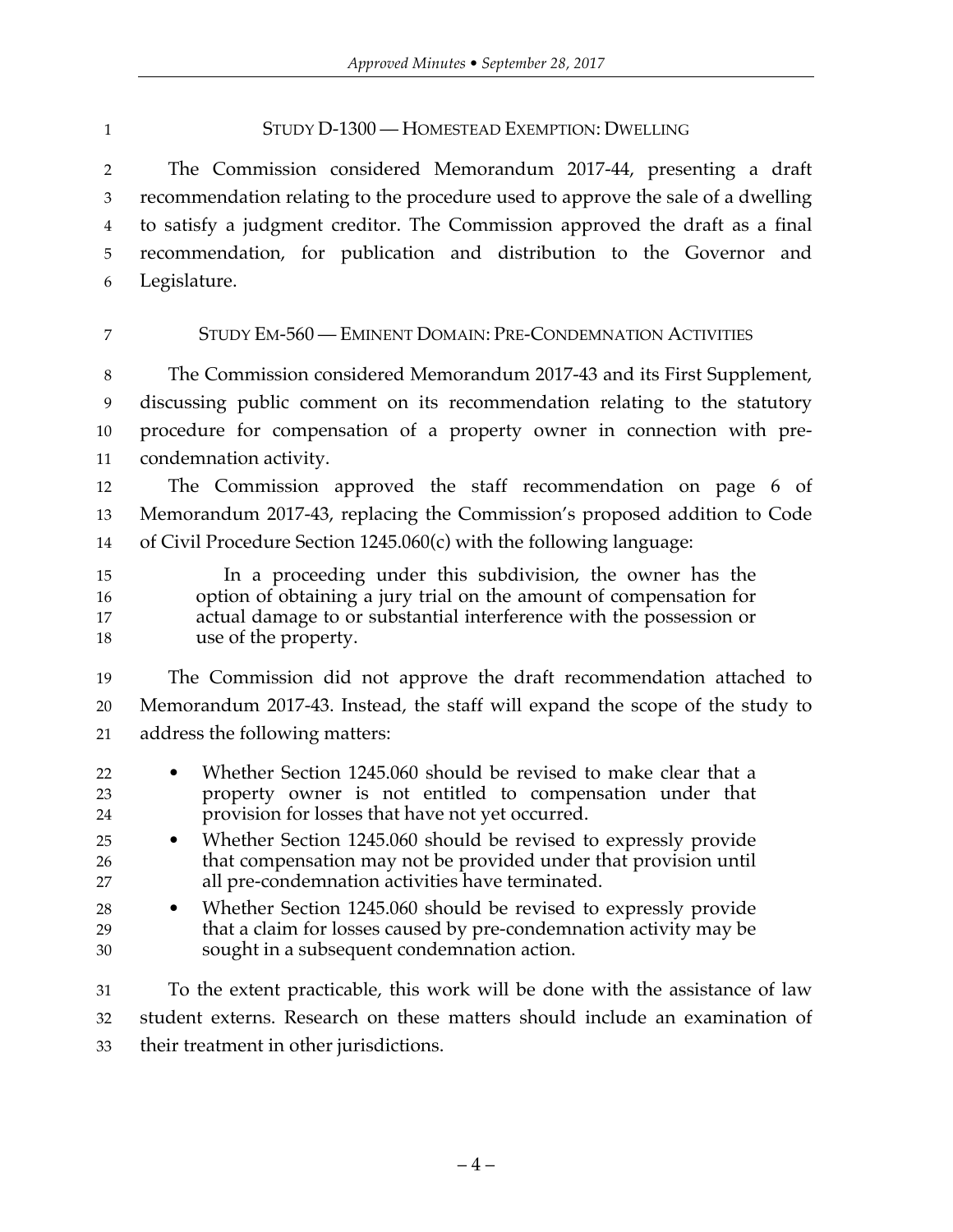- STUDY K-402 RELATIONSHIP BETWEEN MEDIATION CONFIDENTIALITY AND ATTORNEY MALPRACTICE AND OTHER MISCONDUCT
- The Commission considered Memorandum 2017-51 and its First Supplement, presenting the comments on the tentative recommendation in this study. The Commission also considered Memorandum 2017-52, analyzing the comments that are directed to the proposal as a whole.
- The Commission made the decisions described below.

# **Whether to Narrow the Proposed Exception So It Only Applies to Private Discussions Between an Attorney and a Client in a Mediation Context**

 The Commission considered whether its proposed mediation confidentiality exception (proposed Evid. Code § 1120.5) should apply only to attorney-client discussions that occur in private in a mediation context. The Commission decided *not* to narrow the proposed exception in that manner. *(Commissioners King and McAllister voted against this decision.)*

# **Whether to Revise the Commission's Proposal in Any Other Way**

 The Commission considered the other options described on pages 33-35 of Memorandum 2017-52. The Commission decided to stick with its current proposal but explore the possibility of narrowing the proposed exception. It directed the staff to prepare a memorandum that (1) analyzes the comments that focus on a specific aspect of the tentative recommendation rather than the proposal as a whole, and (2) explores whether the proposed exception should apply only in a State Bar disciplinary proceeding and how to implement such an approach if the Commission decides to pursue it. *(Commissioner King voted against this decision.)*

 (*Commissioner Boyer-Vine was not present for any of the decisions relating to this study.*)

# 27 STUDY L-4100 — NONPROBATE TRANSFERS: CREDITOR CLAIMS AND FAMILY PROTECTIONS

 The Commission considered Memorandum 2017-46, discussing the Commission's study of the liability of nonprobate transfers for creditor claims and family protections.

The Commission made the following decisions: